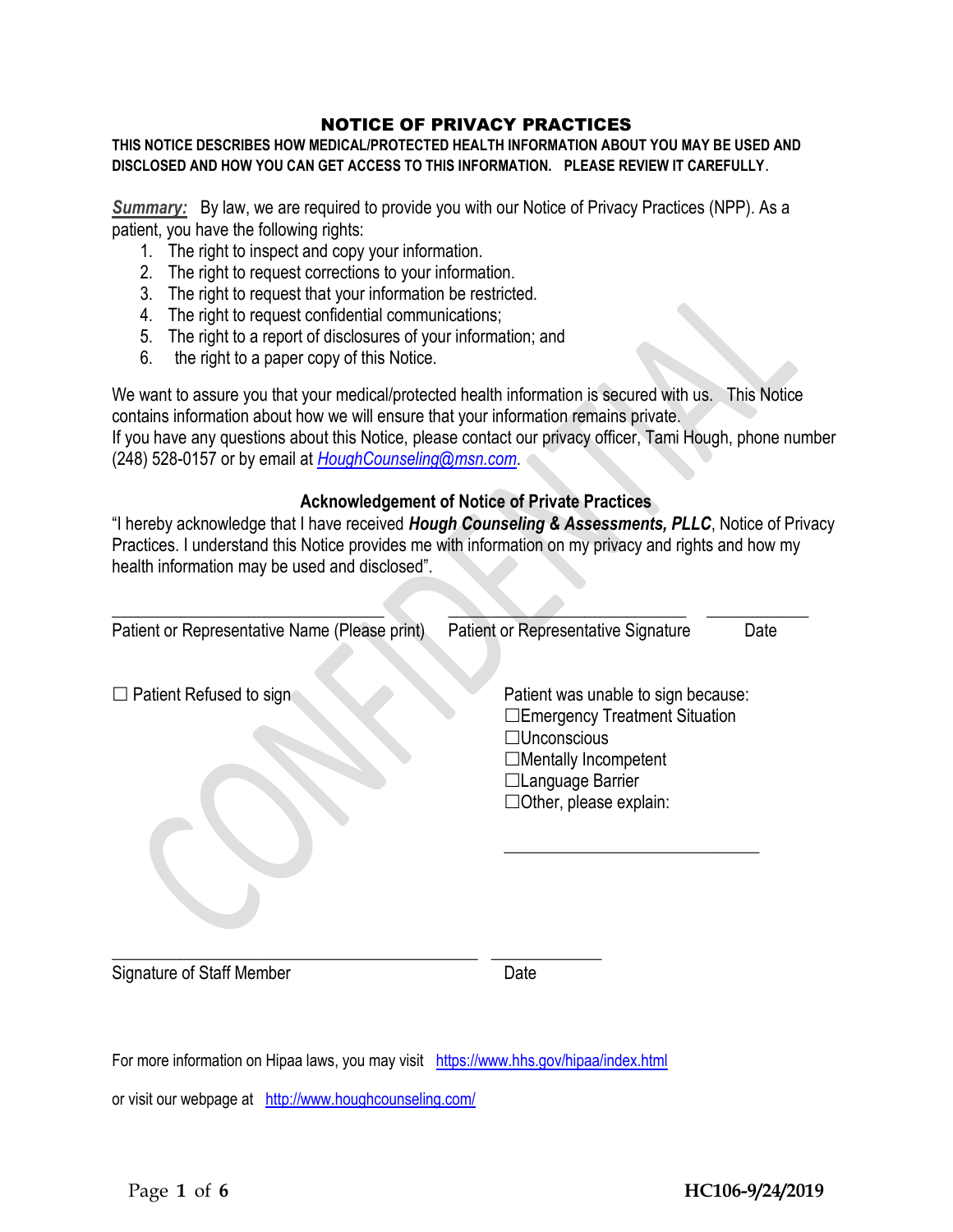# *Hough Counseling and Assessments, PLLC 675 E. Big Beaver, Suite 101, Troy, Michigan 48083 Phone (248) 528-0157 Fax (248) 528-0158*

# **Notice of Privacy Practices**

THIS NOTICE DESCRIBES HOW MEDICAL INFORMATION ABOUT YOU MAY BE USED AND DISCLOSED AND HOW YOU CAN GET ACCESS TO THIS INFORMATION. PLEASE REVIEW IT CAREFULLY.

#### **Introduction to our clients:**

This notice will tell you how we handle your medical information. It tells how we use this information here in this office, how we share it with other professionals and organizations, and how you can see it. We want you to know all of this so that you can make the best decisions for yourself and your family. If you have any questions or want to know more about anything in this notice, please ask our privacy officer for more explanations or more details.

#### **What we mean by your medical information:**

Each time you visit us or any doctor's office, hospital, clinic, or other health care provider, information is collected about your physical and mental health. It may be information about your past, present, or future health or conditions, or the tests and treatment you got from us or from others, or about payment for health care. The information we collect from you are called **"PHI,"** which stands for **"protected health information."** This information goes into your **medical or health care records** in our office.

In this office, your PHI is likely to include these kinds of information:

- Your history: Things that happened to you as a child; your school and work experiences; your marriage and other personal history.
- Reasons you came for treatment: Your problems, complaints, symptoms, or needs.
- Diagnoses: These are the medical terms for your problems or symptoms.
- A treatment plan: This is a list of the treatments and other services that we think will best help you.
- Progress notes: Each time you come in, we write down some things about how you are doing, what we notice about you, and what you tell us.
- Records we get from others who treated you or evaluated you.
- Psychological test scores, school records, and other reports.
- Information about medications you took or are taking.
- Legal matters.
- Billing and insurance information

There may also be other kinds of information that go into your health care records here.

#### **We use PHI for many purposes. For example, we may use it:**

- To plan your care and treatment.
- To determine how well our treatments are working for you.
- When we talk with other health care professionals who are also treating you, such as your family doctor or the professional who referred you to us.
- To show that you actually received services from us, which we billed to you or to your health insurance company.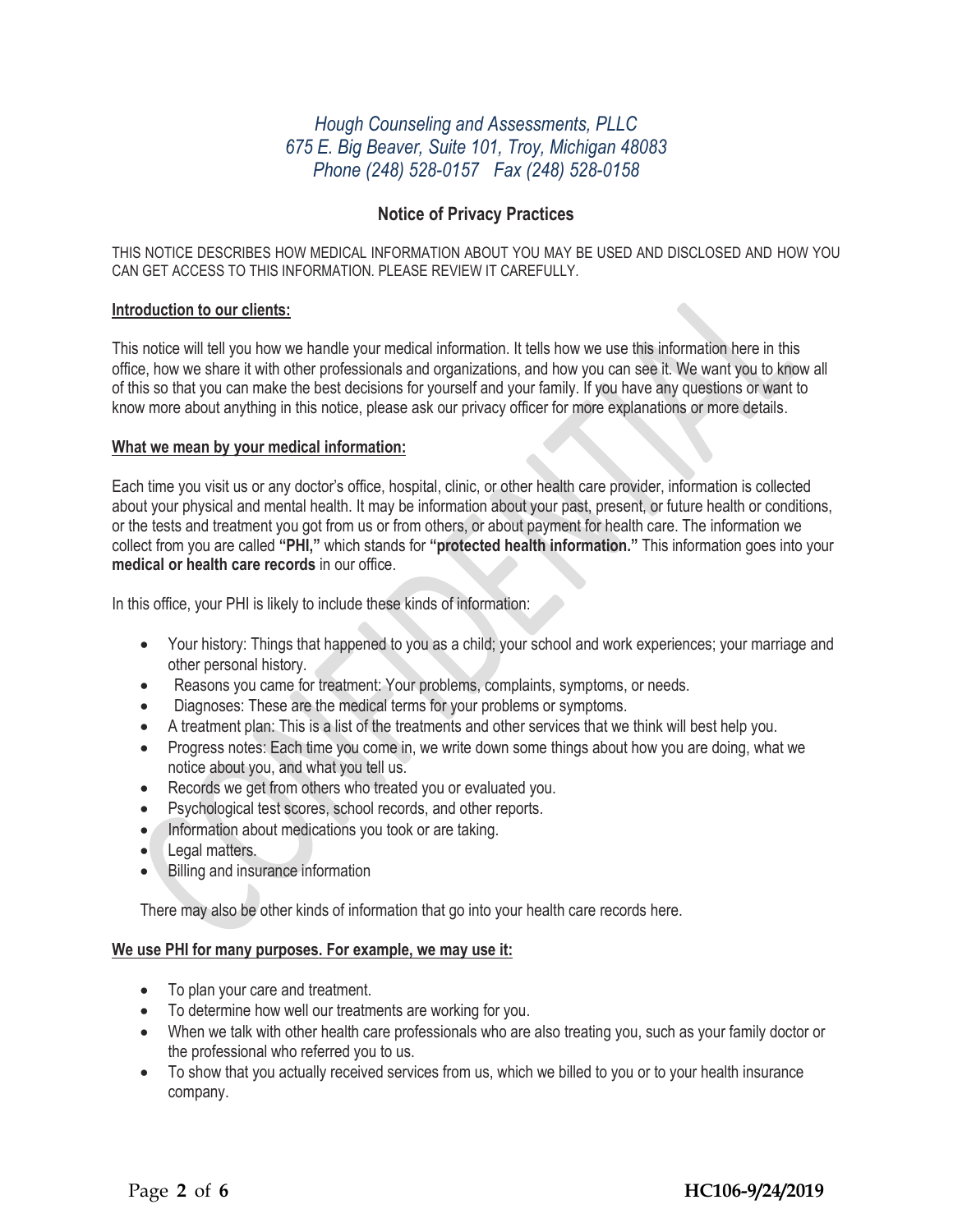- For teaching and training other healthcare professionals.
- To improve the way we do our job by measuring the results of our work.

When you understand what is in your record and what it is used for, you can make better decisions about who, when, and why others should have this information.

Although your health care records in our office are our physical property, the information belongs to you. You can read your records, and if you want a copy, we can make one for you (but we may charge you for the costs of copying and mailing, if you want it mailed to you). In some very rare situations, you cannot see all of what is in your records. If you find anything in your records that you think is incorrect or believe that something important is missing, you can ask us to amend (add information to) your records, although in some rare situations we don't have to agree to do that. If you want, our privacy officer, whose name is at the end of this notice, can explain more about this.

# **Privacy and the laws about privacy:**

We are required to tell you about privacy because of a federal law, the Health Insurance Portability and Accountability Act of 1996 (HIPAA). HIPAA requires us to keep your PHI private and to give you this notice about our legal duties and our privacy practices. We will obey the rules described in this notice. If we change our privacy practices, they will apply to all the PHIs we keep. We will also post the new notice of privacy practices in our office where everyone can see. You or anyone else can also get a copy from our privacy officer at any time. It is also posted on our website at www.HoughCounseling.com.

# **How your protected health information can be used and shared:**

Except in some special circumstances, when we use your PHI in this office or disclose it to others, we share only the **minimum necessary** PHI needed for those other people to do their jobs. The law gives you rights to know about your PHI, to know how it is used, and to have a say in how it is shared. So, we will tell you more about what we do with your information. Mainly, we will use and disclose your PHI for routine purposes to provide for your care, and we will explain more about these below. For other uses, we must tell you about them and ask you to sign a written authorization form. However, the law also says that there are some uses and disclosures that don't need your consent or authorization.

#### **Uses and disclosures with your consent:**

After you have read this notice, you will be asked to sign a separate **consent form** to allow us to use and share your PHI. In almost all cases we intend to use your PHI here or share it with other people or organizations to provide treatment to you, arrange for payment for our services, or some other business functions called "health care operations." In other words, we need information about you and your condition to provide care to you. You have to agree to let us collect the information, use it, and share it to care for you properly. Therefore, you must sign the consent form before we begin to treat you. If you do not agree and consent, we cannot treat you.

# **Basic uses and disclosure for treatment, payment, and health care operations:**

Next, we will tell you more about how your information will be used for treatment, payment, and health care operations.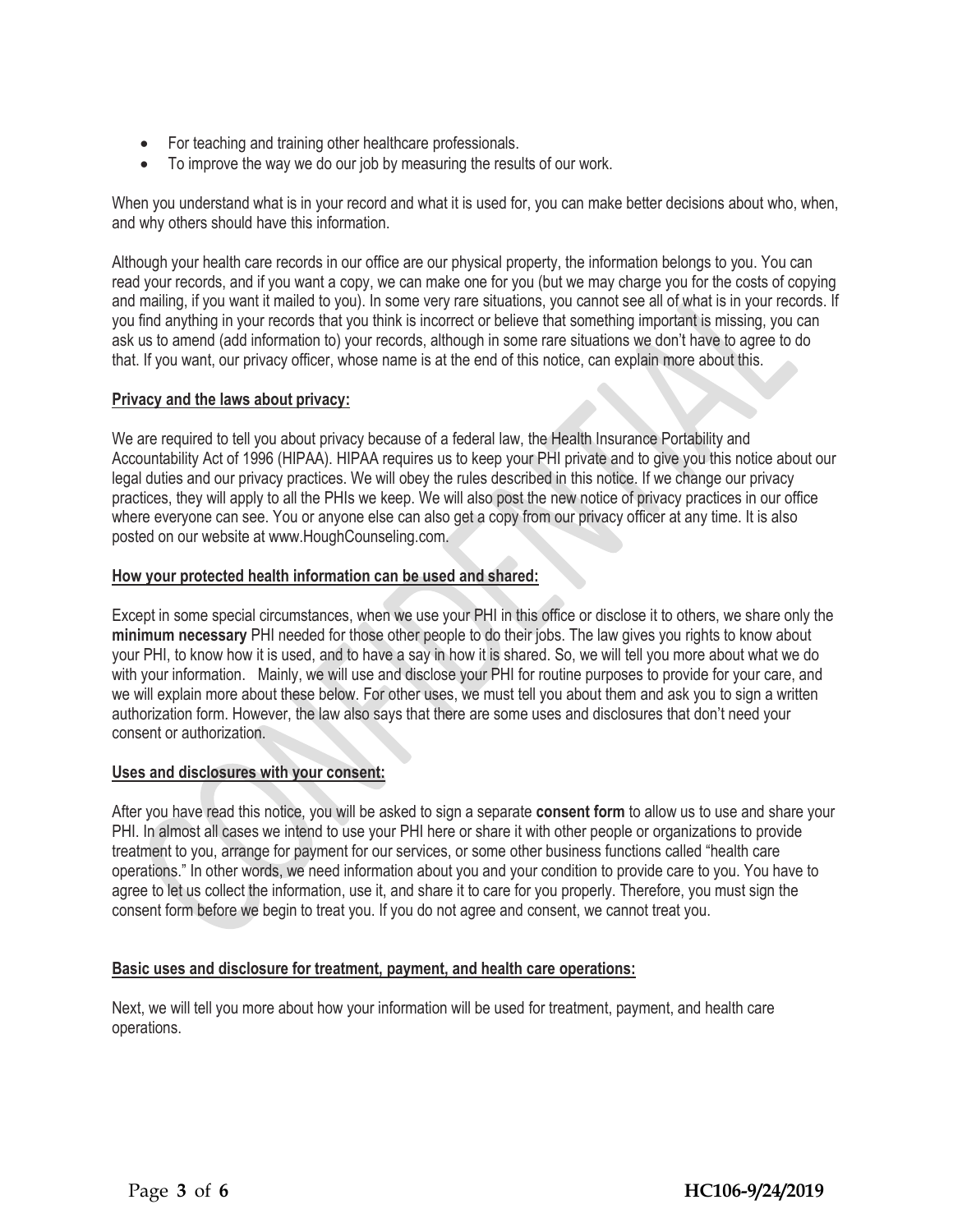# *For treatment:*

We use your medical information to provide you with psychological treatments or services. These might include individual or group therapy; psychological, educational, or vocational testing; treatment planning; or measuring the benefits of our services.

We may share your PHI with others who provide treatment to you. We are likely to share your information with your personal physician. If you are being treated by a team, we can share some of your PHI with the team members, so that the services you receive will work best together. The other professionals treating you will also enter their findings, the actions they took and their plans for your medical record, and so we all can decide what treatments work best for you and make up a treatment plan. We may refer you to other professionals or consultants for services we cannot provide. When we do this, we need to tell them things about you and your conditions. We will get back their findings and opinions, and those will go into your records here. If you receive treatment in the future from other professionals, we can also share your PHI with them. These are some examples so that you can see how we use and disclose your PHI for treatment.

# *For payment:*

We may use your information to bill you, your insurance, or others, so we can be paid for the treatments we provide to you. We may contact your insurance company to find out exactly what your insurance covers. We may have to tell them about your diagnoses, what treatments you have received, and the changes we expect in your conditions. We will need to tell them about how we met your progress, and other similar things.

#### **Other uses and disclosures in health care:**

# *Appointment reminders:*

We may use and disclose your PHI to reschedule or remind you of appointments for treatment or other care. If you want us to call or write to you only at your home or your work, or you prefer some other way to reach you, we usually can arrange that. Just tell us.

#### *Treatment alternatives:*

We may use and disclose your PHI to tell you about or recommend possible treatments or alternatives that may be of help to you.

#### *Other benefits and services:*

We may use and disclose your PHI to tell you about health-related benefits or services that may be of interest to you.

#### *Business associates:*

We may hire other businesses to do some jobs for us. In the law, they are called our "business associates." Examples include a copy service to make copies of your health records, and a billing service to figure out, print, and mail our bills. These business associates need to receive some of your PHI to do their jobs properly. To protect your privacy, they have agreed in their contract with us to safeguard your information.

#### **Uses and disclosures that require your authorization:**

If we want to use your information for any purpose besides those described above, we need your permission on an **authorization form.** We don't expect to need this very often. If you do allow us to use or disclose your PHI, you can cancel that permission in writing at any time. We would then stop using or disclosing your information for that purpose. Of course, we cannot take back any information we have already disclosed or used with your permission.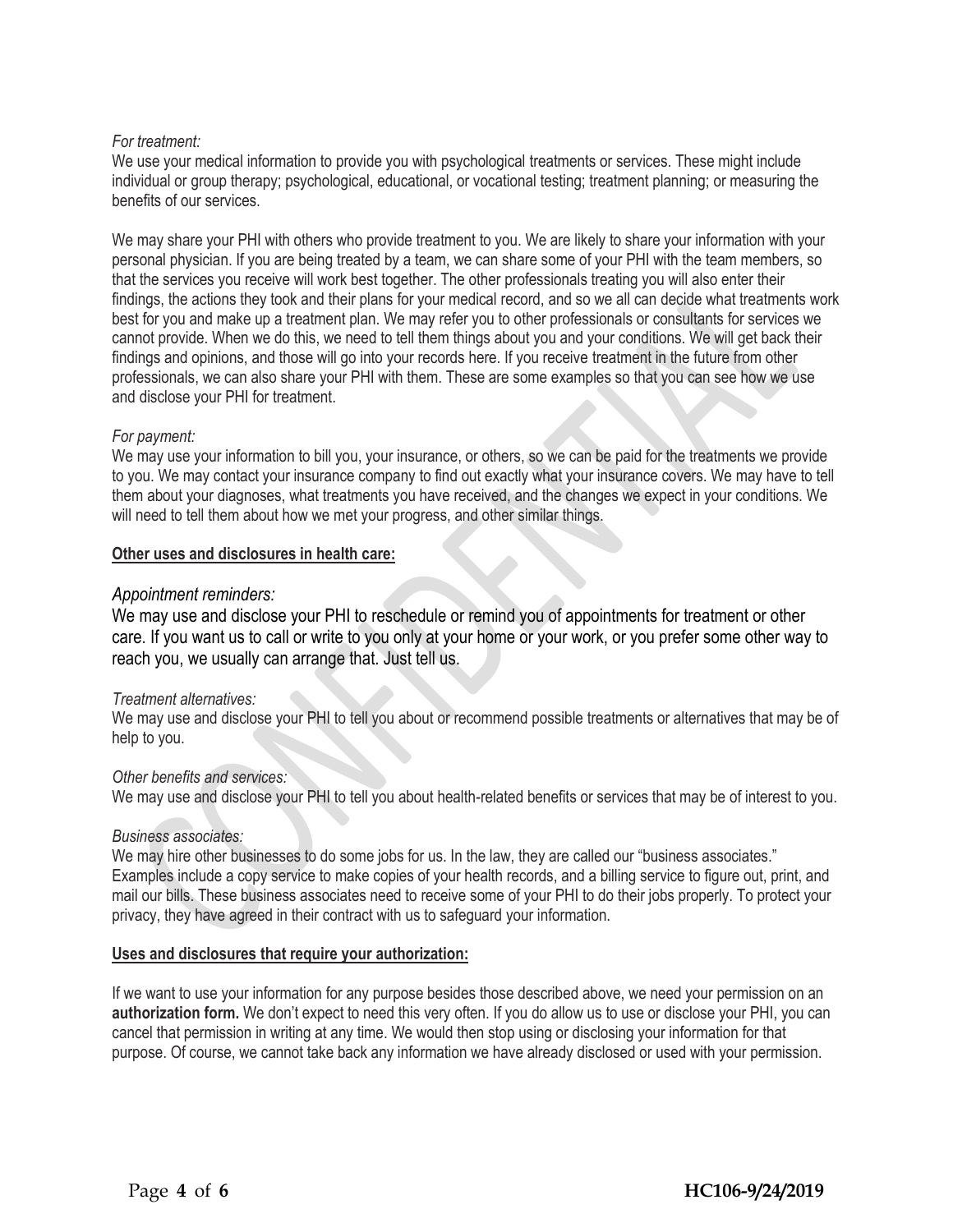### **Uses and disclosures that don't require your consent or authorization:**

The law lets us use and disclose some of your PHI without your consent or authorization in some cases. Here are some examples of when we might do this.

#### *When required by law:*

There are some federal, state, or local laws that require us to disclose PHI:

#### *-Child Abuse*

We have to report suspected child abuse. If you are involved in a lawsuit or legal proceeding, and we receive a subpoena, discovery request, or other lawful process, we may have to release some of your PHI. We will only do so after trying to tell you about the request, consulting your lawyer, or trying to get a court order to protect the information they requested.

We have to disclose some information to the government agencies that check on us to see that we are obeying the privacy laws.

#### *-For law enforcement purposes:*

We may release medical information if asked to do so by a law enforcement official to investigate a crime or criminal.

#### *-Relating to decedents:*

We may disclose PHI to coroners, medical examiners, or funeral directors, and to organizations relating to organ, eye, or tissue donations or transplants.

#### *-For specific government functions:*

We may disclose PHI of military personnel and veterans to government benefit programs relating to eligibility and enrollment. We may disclose your PHI to workers' compensation and disability programs, to correctional facilities if you are an inmate, or to other government agencies for national security reasons.

#### *-To prevent a serious threat to health or safety:*

If we come to believe that there is a serious threat to your health or safety, or that of another person or the public, we can disclose some of your PHI. We will only do this to persons who can prevent the danger.

#### **Uses and disclosures where you have an opportunity to object:**

We can share some information about you with your family or close others. We will only share information with those involved in your care and anyone else you choose, such as close friends or clergy. We will ask you which persons you want us to tell, and what information you want us to tell them, about your condition or treatment. You can tell us what you want, and we will honor your wishes as long as it is not against the law.

If it is an emergency, and so we cannot ask if you disagree, we can share information if we believe that it is what you would have wanted and if we believe it will help you if we do share it. If we do share information, in an emergency, we will tell you as soon as we can. If you don't approve, we will stop, as long as it is not against the law.

An accounting of disclosures we have made when we disclose your PHI, we may keep some records of whom we sent it to, when we sent it, and what we sent. You can get an accounting (a list) of many of these disclosures.